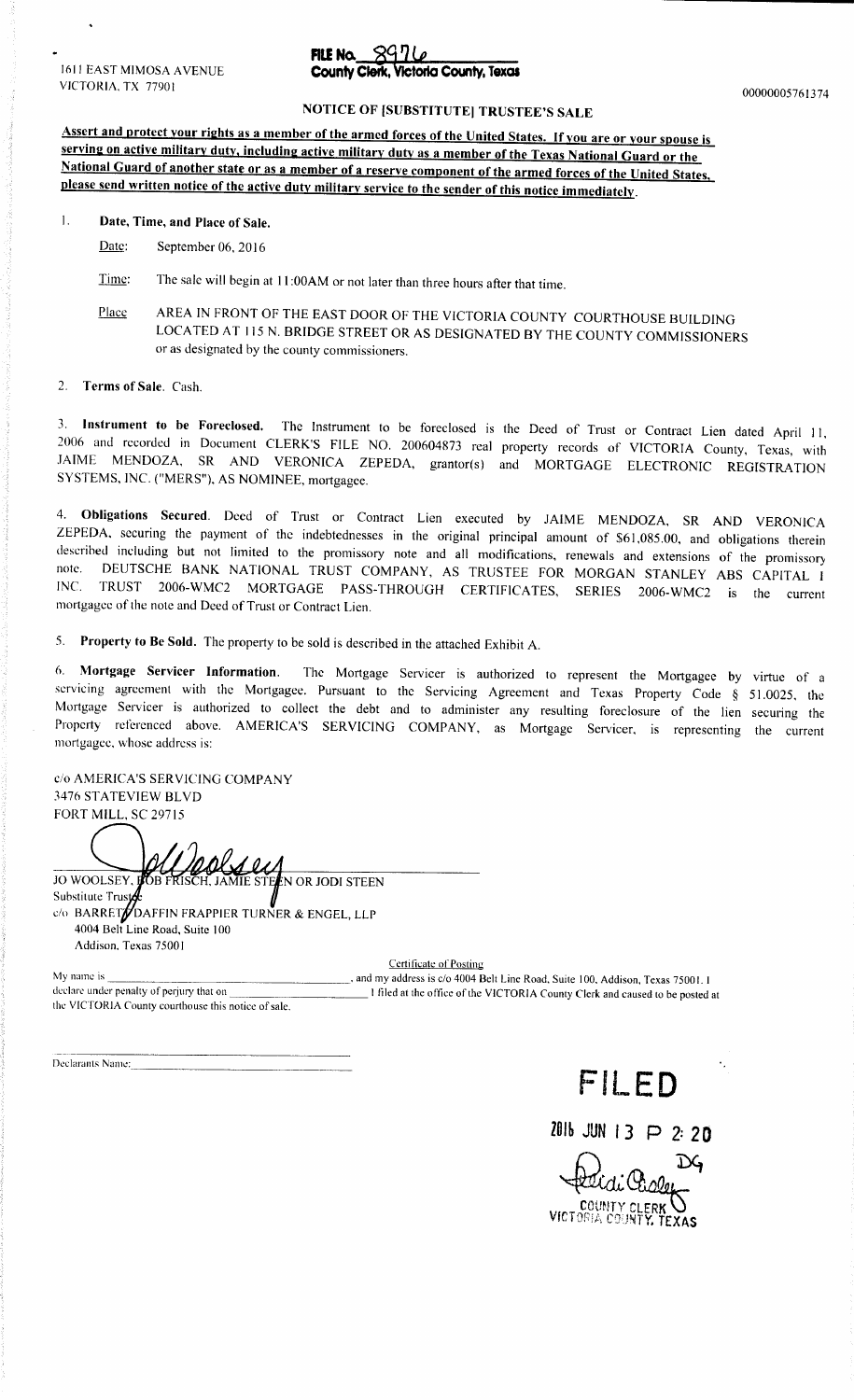$\ddot{\phantom{0}}$ 

 $\frac{1}{2}$ 

vimmaiimmumial

# EXHIBIT "A"

BEING LOT NUMBER TWELVE (12), IN BLOCK NUMBER SEVEN (7).<br>THE CITY OF WOTODAY THE CITY OF VICTORIA, VICTORIA COUNTY, TEXAS, ACCORDING TO THE ESTABLISHED MAD AND PLUS TO ADDITION OF RECORD IN VOLUME 3, PAGE 26 OF THE PLAT RECORDS OF VICTORIA COUNTY, TEXAS, TO WHICH<br>REFERENCE IS HERE MADE FOR DESCRIPTIVE PURPOSES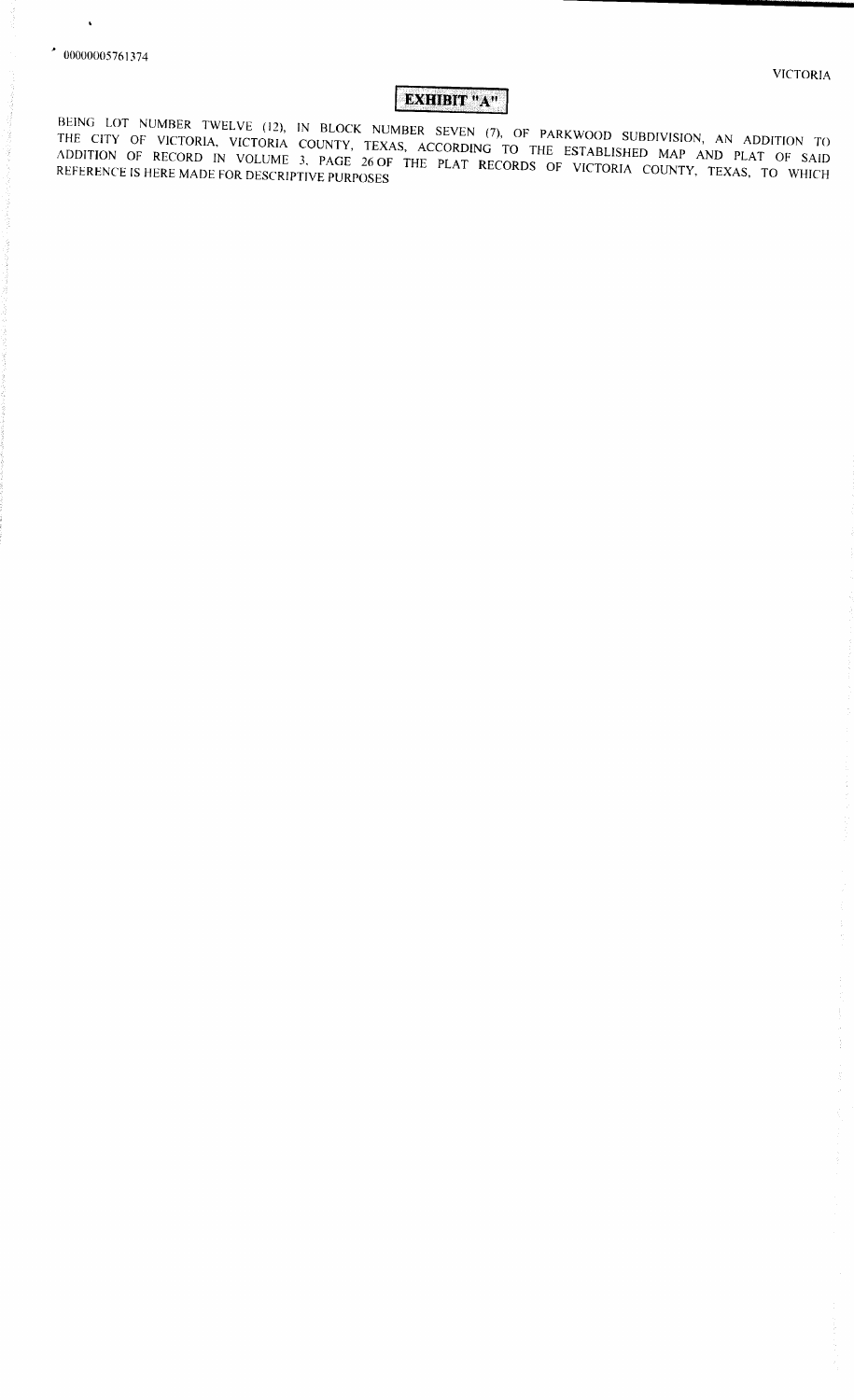| FILE NO. $\nabla$ 984                                      |  |
|------------------------------------------------------------|--|
| County Clerk, Victoria County, Texas                       |  |
| <u>NOTICE OF ACCELERATION AND NOTICE OF TRUSTEE'S SALF</u> |  |

#### DEED OF TRUST INFORMATION:

| Date:                         | 06/27/2013                                                                                                                                                                                           |
|-------------------------------|------------------------------------------------------------------------------------------------------------------------------------------------------------------------------------------------------|
| $Grantor(s):$                 | JIM JOHNSON JOINED HEREIN PRO FORMA BY HIS WIFE, AMANDA R. JOHNSON                                                                                                                                   |
| <b>Original Mortgagee:</b>    | MORTGAGE ELECTRONIC REGISTRATION SYSTEMS, INC., SOLELY AS NOMINEE                                                                                                                                    |
|                               | FOR NATIONS RELIABLE LENDING, LLC, A LIMITED LIABILITY COMPANY, ITS                                                                                                                                  |
|                               | <b>SUCCESSORS AND ASSIGNS</b>                                                                                                                                                                        |
| <b>Original Principal:</b>    | \$214,051.00                                                                                                                                                                                         |
| <b>Recording Information:</b> | Instrument 201307955                                                                                                                                                                                 |
| <b>Property County:</b>       | Victoria                                                                                                                                                                                             |
| <b>Property:</b>              |                                                                                                                                                                                                      |
|                               | LOT 1, BLOCK 3, WOODWAY UNIT 2-B, AN ADDIITON TO THE CITY OF<br>VICTORIA, VICTORIA COUNTY, TEXAS, ACCORDING TO THE ESTABLISHED MAP<br>AND PLAT OF SAID ADDITION OF RECORD IN VOLUME 6, PAGE 58, PLAT |
|                               | RECORDS, VICTORIA COUNTY, TEXAS.                                                                                                                                                                     |
| <b>Reported Address:</b>      | 501 CHIMNEY ROCK DR., VICTORIA, TX 77904                                                                                                                                                             |
|                               |                                                                                                                                                                                                      |

#### MORTGAGE SERVICING INFORMATION:

The Mortgage Servicer, if not the Current Mortgagee, is representing the Current Mortgagee pursuant to <sup>a</sup> Mortgage Servicing Agreement

| <b>Current Mortgagee:</b>   | Wells Fargo Bank, NA                                                     |
|-----------------------------|--------------------------------------------------------------------------|
| Mortgage Servicer:          | Wells Fargo Bank, N. A.                                                  |
| <b>Current Beneficiary:</b> | Wells Fargo Bank, NA                                                     |
|                             | Mortgage Servicer Address: 3476 Stateview Boulevard, Fort Mill, SC 29715 |
|                             |                                                                          |

SALE INFORMATION: **Date of Sale:** Tuesday, the 6th day of September, 2016<br>Time of Sale: 11:00AM or within three hours thereafter. 11:00AM or within three hours thereafter. Place of Sale: AT THE AREA IN FRONT OF THE EAST DOOR OF THE COURTHOUSE BUILDING, LOCATED AT <sup>115</sup> NORTH BRIDGE STREET in Victoria County, Texas, or, ifthe preceding area is no longer the designated area, at the area most recently designated by the Victoria County Commissioner's Court. Substitute Trustee(s): Jo Woolsey, W.D. Larew, Leslye Evans, Arnold Mendoza, Oscar Caballero, Donna Caballero, Frederick Britton, Jack Burns II, Evan Press, Patricia Sanders, Kristopher Holub, Patrick Zwiers, Kelley Burns, Tanya Graham, Daniel Willsie, Isreal Curtis, Cristina Camarata, Sammy Hooda, Michael Burns, Alexander Wolfe, Suzanne Suarez or Adam Womack, any to act Substitute Trustee Address: <sup>14841</sup> Dallas Parkway, Suite 425, Dallas, TX 75254

WHEREAS, the above-named Grantor previously conveyed the above described property in trust to secure payment of the Note set forth in the above- described Deed of Trust; and

WHEREAS, <sup>a</sup> default under the Note and Deed of Trust was declared; such default was reported to not have been cured; and all sums secured by such Deed of Trust were declared to be immediately due and payable; and

WHEREAS, the original Trustee and any previously appointed Substitute Trustee has been removed and Jo Woolsey, W. D. Larew, Leslye Evans, Arnold Mendoza, Oscar Caballero, Donna Caballero, Frederick Britton, Jack Burns 11, Evan Press, Patricia Sanders, Kristopher Holub, Patrick Zwiers, Kelley Burns, Tanya Graham, Daniel Willsie, Isreal Curtis, Cristina Camarata, Sammy Hooda, Michael Burns, Alexander Wolfe, Suzanne Suarez or Adam Womack, any to act, have been appointed as Substitute Trustees and requested to sell the Property to satisfy the indebtedness; and

WHEREAS, the undersigned law firm has been requested to provide these notices on behalf of the Current Mortgagee, Mortgage Servicer and Substitute Trustees;

NOW, THEREFORE, NOTICE IS HEREBY GIVEN of the foregoing matters and that:

1. The maturity of the Note has been accelerated and all sums secured by the Deed of Trust have been declared to be immediately due and payable.

- 2. Jo Woolsey, W.D. Larew, Leslye Evans, Arnold Mendoza, Oscar Caballero, Donna Caballero, Frederick Britton, Jack Burns II, Evan Press, Patricia Sanders, Kristopher Holub, Patrick Zwiers, Kelley Burns, Tanya Graham, Daniel Willsie, Isreal Curtis, Cristina Camarata, Sammy Hooda, Michael Burns, Alexander Wolfe, Suzanne Suarez or Adam Womack, any to act, as Substitute Trustee will sell the Property to the highest bidder for cash on the date, at the place, and no earlier than the time set forth above in the Sale Information section of this notice. The sale will begin within three hours after that time.
- S. This sale shall be subject to any legal impediments to the sale of the Property and to any exceptions referenced in the Deed of Trust or appearing ofrecord to the extent the same are still in effect and shall not cover any property that has been released from the lien of the Deed of Trust.
- 4. No warranties, express or implied, including but not limited to the implied warranties of merchantability and fitness for <sup>a</sup> particular purpose shall be conveyed at the sale, save and except the Grantor's warranties specifically authorized by the Grantor in the Deed of Trust. The property shall be offered "AS-IS", purchasers will buy the property "at the purchaser's own risk" and" at his peril", and no representation is made concerning the quality or nature of title to be acquired. Purchasers will receive whatever interest Grantor and Grantor's assigns have in the property, subject to any liens or interests of any kind that may survive the sale. Interested persons are encouraged to consult counsel of their choice prior to participating in the sale of the property.<br>Very vuly yours,  $\mathcal{L}$ .

Very *y* uly yours,  $\mathcal{J}_a$  ,  $\mathcal{J}_b$ <sup>10</sup> lb JUN <sup>29</sup> P 2: 08 Buckley Mat-• e, '. .

ik .<br>COUNTY CLERK W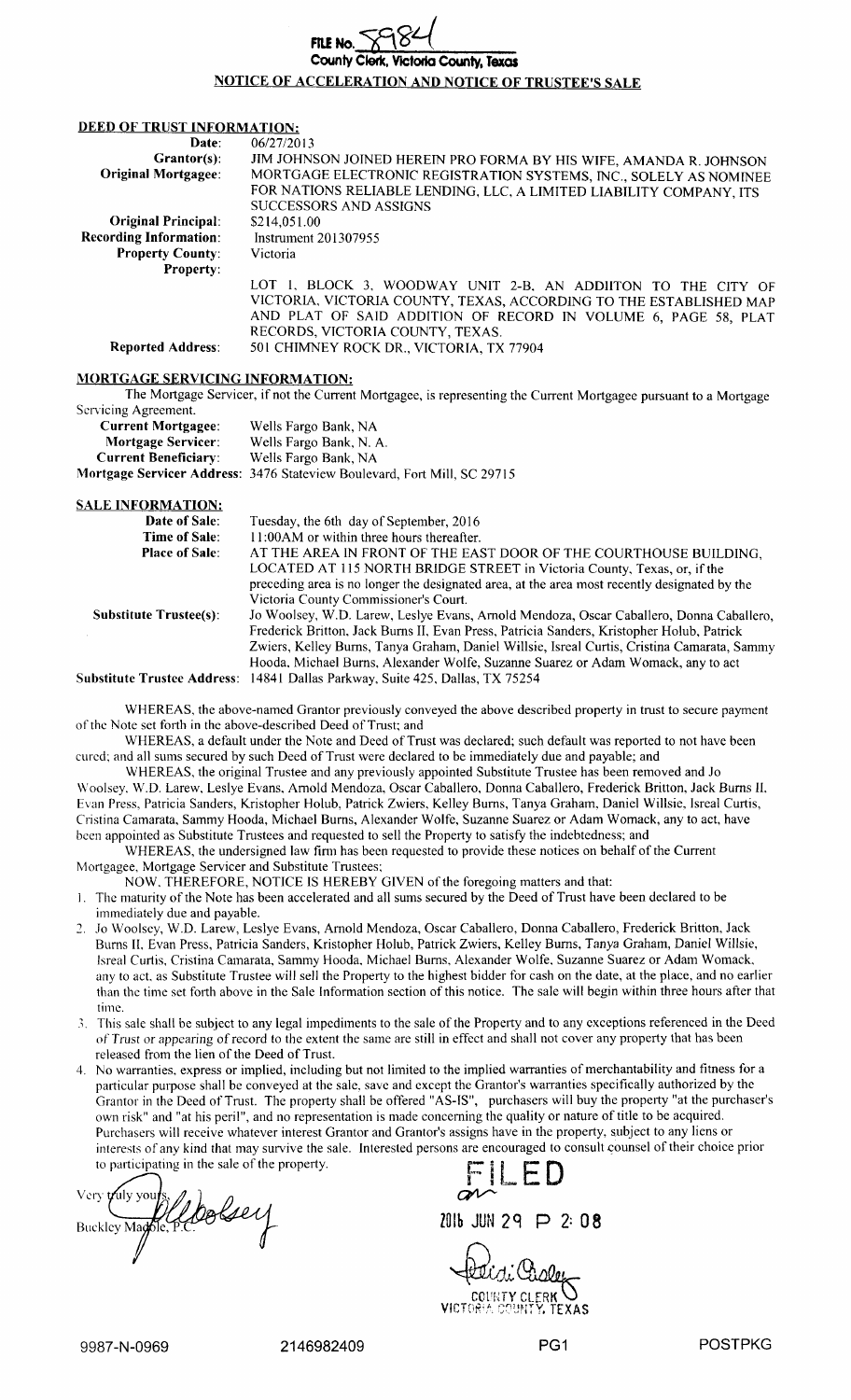**FILE No.** TS No.: 2016-01554-TX **County Clerk, Victoria County, Texas** 1916 JUL  $\vert \vert \vert \vert \vert$  i  $\vert 0$  **8** 

FILED

6.1) Notice of [Substitute] Trustee Sale

ひム

Assert and protect your rights as a member of the armed forces of the United States: **IT you? are ron your** spouse is serving on active military duty, including active military duty as a member of the Texas National Guard or the National Guard of another state or as a member of a reserve component of the armed forces of the United States, please send written notice of the active duty military service to the sender of this notice immediately.

1. Date, Time, and Place of Sale.

Date: 09/06/2016

Time: The sale will begin at 11:00 AM or not later than three hours after that time

Place: Victoria County Courthouse, 115 N. Bridge Street, Victoria, TX 77901 - THE AREA IN FRONT OF THE EAST DOOR OF THE COURTHOUSE BUILDING, LOCATED AT 115 NORTH BRIDGE STREET

OR AS DESIGNATED BY THE COUNTY COMMISSIONERS

Property Address: 109 Montezuma Drive, Victoria, TX 77904

- 2. Terms of Sale: Cash
- 3. Instrument to be Foreclosed: The Instrument to be foreclosed is the deed of trust or Contract Lien dated 07/07/2005 and recorded 07/13/2005 in Document 200509892 real property records of Victoria county Texas, with Eusebio M. Saenz and Carol D. Saenz, Husband and Wife grantor( s) and Alethes LLC, as lender, Mortgage Electronic Registration Systems, Inc., as Beneficiary .
- 4. Appointment of Substitute Trustee: The undersigned has been appointed Substitute Trustee in the place of said original Trustee, upon the contingency and in the manner authorized by the above referenced Deed of Trust.
- 5. Obligation Secured: Deed of Trust of Contract Lien executed by Eusebio M. Saenz and Carol D. Saenz, Husband and Wife securing the payment of the indebtedness in the original principal amount of \$ 99,711. 00, and obligations therein described including but not limited to the promissory note and all modifications, renewals and extensions of the promissory note. Ocwen Loan Servicing, LLC is the current mortgagee of the note and the deed of trust or contract lien.
- 6. Default: A default has occurred in the payment of indebtedness, and the same is now wholly due, and the owner and holder has requested to sell said property to satisfy said indebtedness.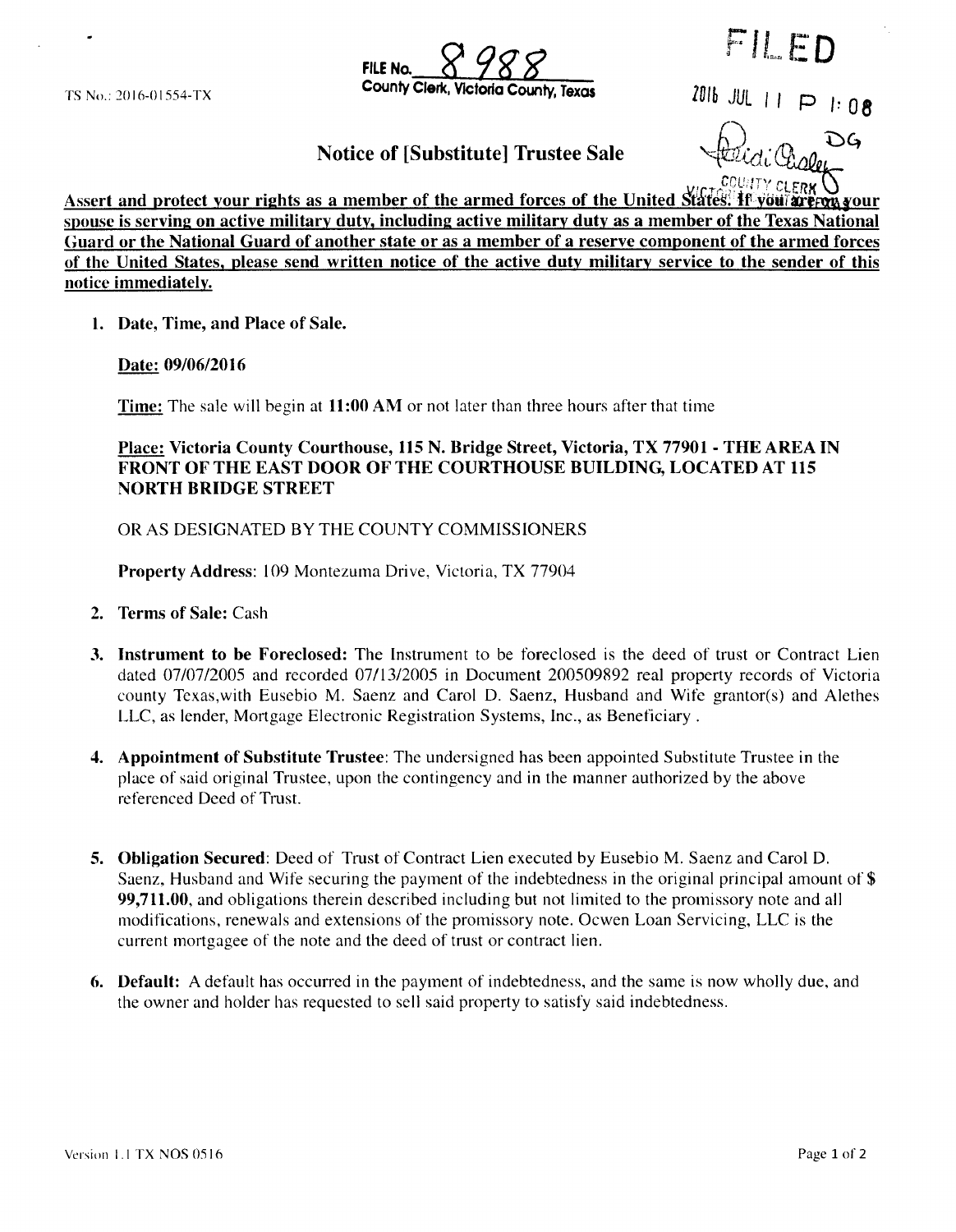#### TS No.: 2016-01554-TX

# Notice of [Substitute] Trustee Sale

7. Property to be sold: The property to be sold is described as follows:

Being lot number Thirteen (13), in block number Five (5), of Cimarron Unit II, an addition to the City of Victoria , Victoria County, Texas According to the Established map and plat of record in volume 6, page 25, of the plat records of Victoria County, Texas.

8. Mortgage Servicer Information: The Mortgage Service is authorized to represent the Mortgagee by virtue of <sup>a</sup> servicing agreement with the Mortgagee. Pursuant to the Servicing Agreement and Texas Property Code §51.0025, the Mortgage Servicer is authorized to collect the debt and to administer any resulting foreclosure of the lien securing the property referenced above. Ocwen Loan Servicing, LLC, as Mortgage Servicer, is representing the current mortgagee, whose address is:

C/O Ocwen Loan Servicing, LLC 1661 Worthington Rd., Suite 100 West Palm Beach, FL 33409 Phone: 1-800-746-2936

9. Limitation of Damages: If the sale is set aside for any reason, the Purchaser at the sale shall be entitled only to  $\alpha$  return of the funds paid. The Purchaser shall have no further recourse against the Mortgagor,

the Mortgagee, or the Mortgagee's attorney.

Jo Woolsey, Bob Frisch, Jamie Steen, Jodi Steen, Leslye Evans, Jo Woolsey, W.D. Larew, Vicki Hammonds, Oftar Caballero, Donna Caballero, Arnold Mendoza, Frederick Britton, Jack Burns II, Evan Press, Patricia Sanders, Kristopher Holub, Patrick Zwiers, Kelley Burns, Tanya Graham, Daniel Willsie, Mike Hanley, Isreal Curtis, Chance Oliver, Max Murphy or Bret Allen, Substitute Trustee

C/O Power Default Services, Inc. Northpark Town Center 1000 Abernathy Rd NE: Bldg 400, Suite 200 Atlanta, GA 30328 Telephone: 855-427-2204 Fax: 866-960-8298

#### THIS INSTRUMENT APPOINTS THE SUBSTITUTE TRUSTEE(S) IDENTIFIED TO SELL THE PROPERTY DESCRIBED IN THE SECURITY INSTRUMENT IDENTIFIED IN THIS NOTICE OF SALE. THE PERSON SIGNING THIS NOTICE IS THE ATTORNEY OR AUTHORIZED AGENT OF THE MORTGAGEE OR MORTGAGE SERVICER

#### POWER DEFAULT SERVICES, INC. MAY BE ACTING AS A DEBT COLLECTOR ATTEMPTING TO COLLECT A DEBT. ANY INFORMATION OBTAINED MAY BE USED FOR THAT PURPOSE.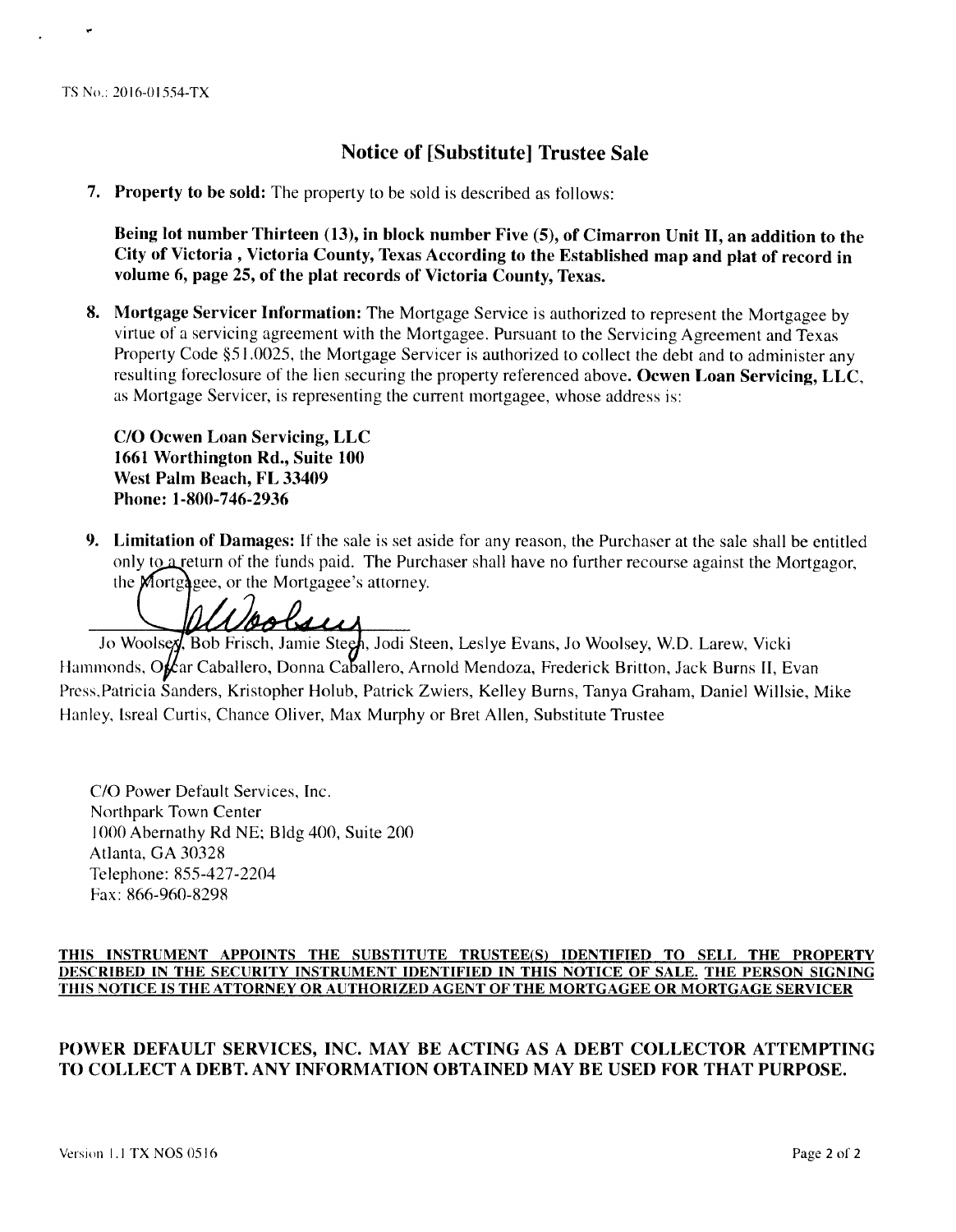

## NOTICE OF ACCELERATION AND NOTICE OF TRUSTEE'S SALE

#### DEED OF TRUST INFORMATION:

| Date:                         | 03/14/2006                                                                                                                                                                                                                                                                                                    |
|-------------------------------|---------------------------------------------------------------------------------------------------------------------------------------------------------------------------------------------------------------------------------------------------------------------------------------------------------------|
| $Grantor(s):$                 | LAWRENCE TURNER AND JUANITA TURNER, HUSBAND AND WIFE                                                                                                                                                                                                                                                          |
| <b>Original Mortgagee:</b>    | iMORTGAGE FUNDING CORPORATION, A CALIFORNIA CORPORATION                                                                                                                                                                                                                                                       |
| <b>Original Principal:</b>    | \$77,484.00                                                                                                                                                                                                                                                                                                   |
| <b>Recording Information:</b> | Instrument 200603542                                                                                                                                                                                                                                                                                          |
| <b>Property County:</b>       | Victoria                                                                                                                                                                                                                                                                                                      |
| <b>Property:</b>              |                                                                                                                                                                                                                                                                                                               |
|                               | BEING LOT NO. TWENTY-ONE (21), IN BLOCK NO. ONE (1), OF MAYFAIR<br>TERRACE SECTION IV, AN ADDITION TO THE CITY OF VICTORIA, VICTORIA<br>COUNTY, TEXAS, ACCORDING TO THE ESTABLISHED MAP AND PLAT OF SAID<br>ADDITION OF RECORD IN VOLUME 6, PAGE 7, OF THE MAP AND PLAT RECORDS<br>OF VICTORIA COUNTY, TEXAS. |
| <b>Reported Address:</b>      | 3606 FLAMINGO, VICTORIA, TX 77901                                                                                                                                                                                                                                                                             |

### MORTGAGE SERVICING INFORMATION:

The Mortgage Servicer, if not the Current Mortgagee, is representing the Current Mortgagee pursuant to <sup>a</sup> Mortgage Servicing Agreement.

| <b>Current Mortgagee:</b>   | Wells Fargo Bank, N.A.                                                   |
|-----------------------------|--------------------------------------------------------------------------|
| <b>Mortgage Servicer:</b>   | Wells Fargo Bank, N. A.                                                  |
| <b>Current Beneficiary:</b> | Wells Fargo Bank, N.A.                                                   |
|                             | Mortgage Servicer Address: 3476 Stateview Boulevard, Fort Mill, SC 29715 |

#### SALE INFORMATION:

| Date of Sale:                 | Tuesday, the 6th day of September, 2016                                                                                                                                                                                                                                                                                       |
|-------------------------------|-------------------------------------------------------------------------------------------------------------------------------------------------------------------------------------------------------------------------------------------------------------------------------------------------------------------------------|
| Time of Sale:                 | 11:00AM or within three hours thereafter.                                                                                                                                                                                                                                                                                     |
| <b>Place of Sale:</b>         | AT THE AREA IN FRONT OF THE EAST DOOR OF THE COURTHOUSE BUILDING.<br>LOCATED AT 115 NORTH BRIDGE STREET in Victoria County, Texas, or, if the<br>preceding area is no longer the designated area, at the area most recently designated by the                                                                                 |
| <b>Substitute Trustee(s):</b> | Victoria County Commissioner's Court.<br>Jo Woolsey, W.D. Larew, Leslye Evans, Arnold Mendoza, Oscar Caballero, Donna Caballero,<br>Frederick Britton, Jack Burns II, Evan Press, Patricia Sanders, Kristopher Holub, Patrick<br>Zwiers, Kelley Burns, Tanya Graham, Daniel Willsie, Isreal Curtis, Cristina Camarata, Samnıy |
|                               | Hooda, Michael Burns, Alexander Wolfe, Suzanne Suarez or Adam Womack, any to act<br>Substitute Trustee Address: 14841 Dallas Parkway, Suite 425, Dallas, TX 75254                                                                                                                                                             |

WHEREAS, the above-named Grantor previously conveyed the above described property in trust to secure payment of the Note set forth in the above- described Deed of Trust; and

WHEREAS, <sup>a</sup> default under the Note and Deed of Trust was declared; such default was reported to not have been cured; and all sums secured by such Deed of Trust were declared to be immediately due and payable; and

WHEREAS, the original Trustee and any previously appointed Substitute Trustee has been removed and Jo Woolsey, W. D. Larew, Leslye Evans, Arnold Mendoza, Oscar Caballero, Donna Caballero, Frederick Britton, Jack Burns 11, Evan Press, Patricia Sanders, Kristopher Holub, Patrick Zwiers, Kelley Burns, Tanya Graham, Daniel Willsie, Isreal Curtis, Cristina Camarata, Sammy Hooda, Michael Burns, Alexander Wolfe, Suzanne Suarez or Adam Womack, any to act, have been appointed as Substitute Trustees and requested to sell the Property to satisfy the indebtedness; and

WHEREAS, the undersigned law firm has been requested to provide these notices on behalf of the Current Mortgagee, Mortgage Servicer and Substitute Trustees;

NOW, THEREFORE, NOTICE IS HEREBY GIVEN of the foregoing matters and that:

I. The maturity of the Note has been accelerated and all sums secured by the Deed of Trust have been declared to be immediately due and payable.

2. Jo Woolsey, W. D. Larew, Leslye Evans, Arnold Mendoza, Oscar Caballero, Donna Caballero, Frederick Britton, Jack Bums 11, Evan Press, Patricia Sanders, Kristopher Holub, Patrick Zwiers, Kelley Burns, Tanya Graham, Daniel Willsie, Isreal Curtis, Cristina Camarata, Sammy Hooda, Michael Burns, Alexander Wolfe, Suzanne Suarez or Adam Womack, any to act, as Substitute Trustee will sell the Property to the highest bidder for cash on the date, at the place, and no earlier than the time set forth above in the Sale Information section of this notice. The sale will begin within three hours after that time.

3. This sale shall be subject to any legal impediments to the sale of the Property and to any exceptions referenced in the Deed of Trust or appearing of record to the extent the same are still in effect and shall not cover any property that has been released from the lien of the Deed of Trust.

4. No warranties, express or implied, including but not limited to the implied warranties of merchantability and fitness for <sup>a</sup> particular purpose shall be conveyed at the sale, save and except the Grantor's warranties specifically authorized by the Grantor in the Deed of Trust. The property shall be offered "AS-IS", purchasers will buy the property "at the purchaser's own risk" and "at his peril", and no representation is made concerning the quality or nature of title to be acquired. Purchasers will receive whatever interest Grantor and Grantor's assigns have in the property, subject to any liens or interests of any kind that may survive the sale. Interested persons are encouraged to consult counsel of their choice prior to participating in the sale of the property.

 $V$ *f* ry truly yours,  $\vert$  $Buckley Model, P.C.$ 

FILED

 $\mathcal{D}$ م

i'di cculTY CLERK VICTORIA COUNTY. TEXAS